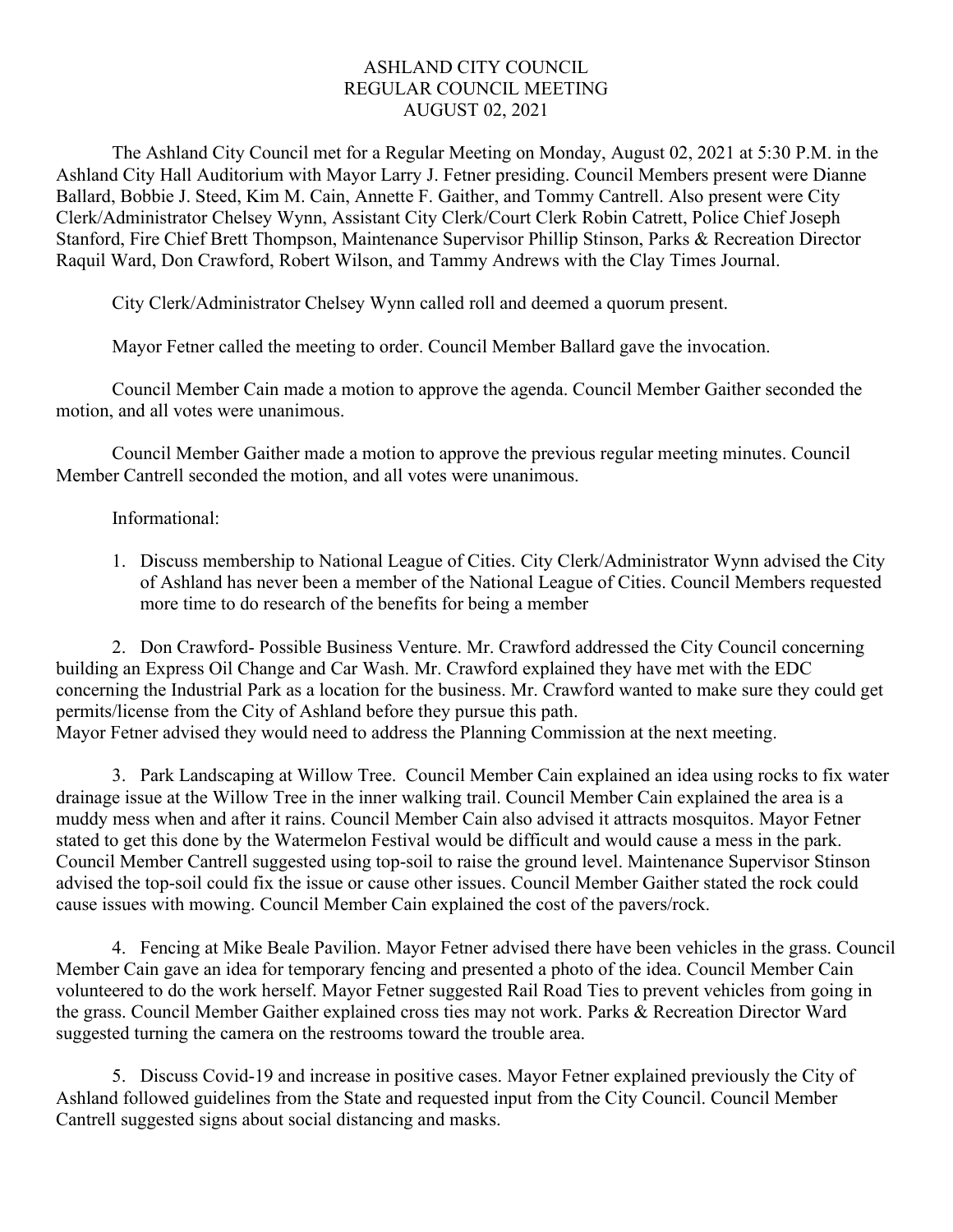Committee Reports:

Mayor Fetner

Council Member Ballard did not report.

Council Member Steed did not report.

Council Member Cain did not report.

Council Member Gaither did not report.

Council Member Cantrell did not report.

Police Chief Stanford did not report.

Fire Chief Thompson updated on dress uniforms.

Maintenance Supervisor Stinson updated everyone on preparation for the Watermelon Festival. Supervisor Stinson reported sidewalks have been edged.

Council Member Gaither advised Supervisor Stinson of a light out in the walking trail. Council Member Cain asked about stipulations for the Bird Trail.

Parks & Recreation Director Ward reported on agenda items and request for defibrillators.

City Clerk/Administrator Wynn reported on the last Planning Commission meeting and the date for a public hearing concerning the new zoning map.

New Business:

Council Member Gaither made a motion approving to pay the bills received since the last regular meeting in the amount of \$1,916.24. Council Member Cantrell seconded the motion, and all votes were unanimous.

Council Member Cain made a motion approving to pay Alabama League of Municipalities \$1,221.19 for membership dues September 1- August 31, 2022. Council Member Cantrell seconded the motion, and all votes were unanimous.

Council Member Cantrell made a motion approving the Lease Agreement with Clay County Water Authority. Council Member Gaither seconded the motion, and all votes were unanimous.

Council Member Gaither made a motion approving to pay Valent Group \$375.00 for quarterly consulting fees. Council Member Cain seconded the motion, and all votes were unanimous.

Council Member Cantrell made a motion approving to pay \$6,727.76 to the Retirement Systems of Alabama for error service between March 2015 and June 2021 for Fire Chief Brett Thompson. Council Member Cain seconded the motion, and all votes were unanimous.

Council Member Gaither made a motion approving to purchase 2021 Chevrolet Silverado 1500 4WD Crew Cab from Donohoo Chevrolet at the State Bid Price of \$32,478.60 for the Maintenance Department. Council Member Steed seconded the motion, and all votes were unanimous.